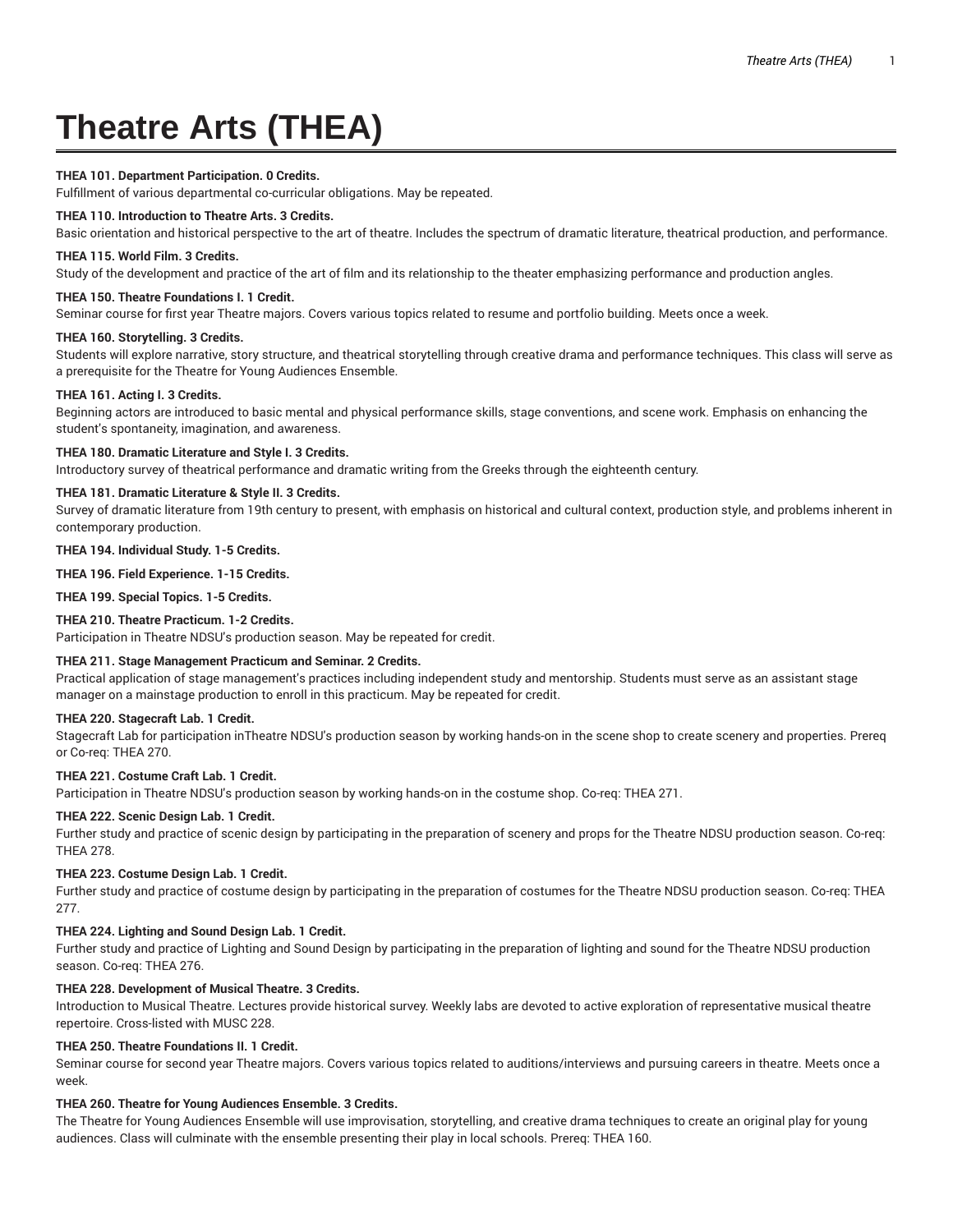## **THEA 262. Introduction to Dance. 1 Credit.**

Practicum course expanding the beginning student performer's physical/kinesthetic awareness. Examines basic styles of dance as employed in theatrical presentation (ballet, modern dance, jazz, and/or tap). Basics in theatre dance audition techniques, and choreography.

# **THEA 263. Dance Studio. 1 Credit.**

Introduction to the basic concepts and principles of Lyrical ballet, jazz or tap dance through studio experiences. Each semester will focus on one specific style. May be repeated for credit with change in topic.

## **THEA 266. Voice and Movement for the Actor. 3 Credits.**

An introduction to the theory and practice of ideal vocal production and physical self-use. Exercises are offered addressing breath control, alignment, relaxation, resonance, articulation, projection, and expansion of physical and vocal creative expression. Prereq: THEA 161.

## **THEA 267. Acting for the Camera. 3 Credits.**

An introductory examination and exploration of the technique of acting for the camera. This class is a practical studio course where students take their acting skills and adapt them for the use of camera acting. Prereq: THEA 161.

#### **THEA 268. Acting the Song I. 3 Credits.**

Study and application of the integration of acting and singing techniques. Restricted to Theatre and Music majors only. Prereq: MUSC 167 (1 semester). Co-req: THEA 161.

#### **THEA 270. Stagecraft. 3 Credits.**

An introduction to the crafts and technologies used in the production of scenery, lighting and sound in the theatre. Three 1-hour lectures, one 2-hour laboratory.

#### **THEA 271. Costume Craft. 3 Credits.**

Introduction to the techniques used for constructing costumes for theatre. 3 lectures, 1 two-hour laboratory.

## **THEA 272. Drawing for the Theatre. 3 Credits.**

Introduction to drawing for the theatre to include hand and computer-assisted drafting techniques.

# **THEA 274. Introduction To Stage Design. 3 Credits.**

Translation of text and music into ideas for stage design (scenery, costumes, lights) and introduction to use of both traditional and modern technologies in the process.

## **THEA 275. Theatrical Makeup Design. 3 Credits.**

Fundamentals of stage makeup.; facial analysis and introduction to materials and techniques. Character interpretation through two and threedimensional application.

## **THEA 279. Scenic Painting. 3 Credits.**

This course covers basic scenic painting techniques and common practices.

## **THEA 280. World Theatre. 3 Credits.**

Survey of the theatre and drama of various European and non-Western cultures.

## **THEA 291. Seminar. 1-5 Credits.**

## **THEA 292. Global Practicum: Study Abroad. 1-15 Credits.**

Pre-Arranged study at accredited foreign institutions (study abroad), domestic institutions (National Student Exchange) or on approved study abroad programs. Pre-requisite: Sophomore standing and prior approval by International Student and Study Abroad Services and major department. Graded 'P'or 'F' (Undergraduate), or 'S' or 'U' (Graduate).

**THEA 294. Individual Study. 1-5 Credits.**

## **THEA 296. Field Experience. 1-15 Credits.**

**THEA 299. Special Topics. 1-5 Credits.**

## **THEA 301. Musical Theatre Troupe. 1 Credit.**

A select performance ensemble of 10-20 students. Students will develop, do research on, and present songs and choreography from musical theatre productions. By audition and permission of instructor. May be repeated.

#### **THEA 345. Devising. 3 Credits.**

Development and application of skills required to create and perform innovative devised performances.

## **THEA 350. Theatre Foundations III. 1 Credit.**

Seminar course for third year Theatre majors. Covers topics related to building the skills necessary to find work as a theatre professional. Meets once a week.

## **THEA 361. Acting III: Advanced Realism. 3 Credits.**

Advanced studies in realistic acting technique and scene work. Course open to student with BFA-standing only. Prereq: THEA 261.

#### **THEA 362. Dance Styles for Theatre. 2 Credits.**

Intermediate study of the concepts and principles of ballet, tap and lyrical/jazz through studio practice and performance. May be repeated for credit. Restrictions: BFA MT permission of the Instructor or Head of the Dept.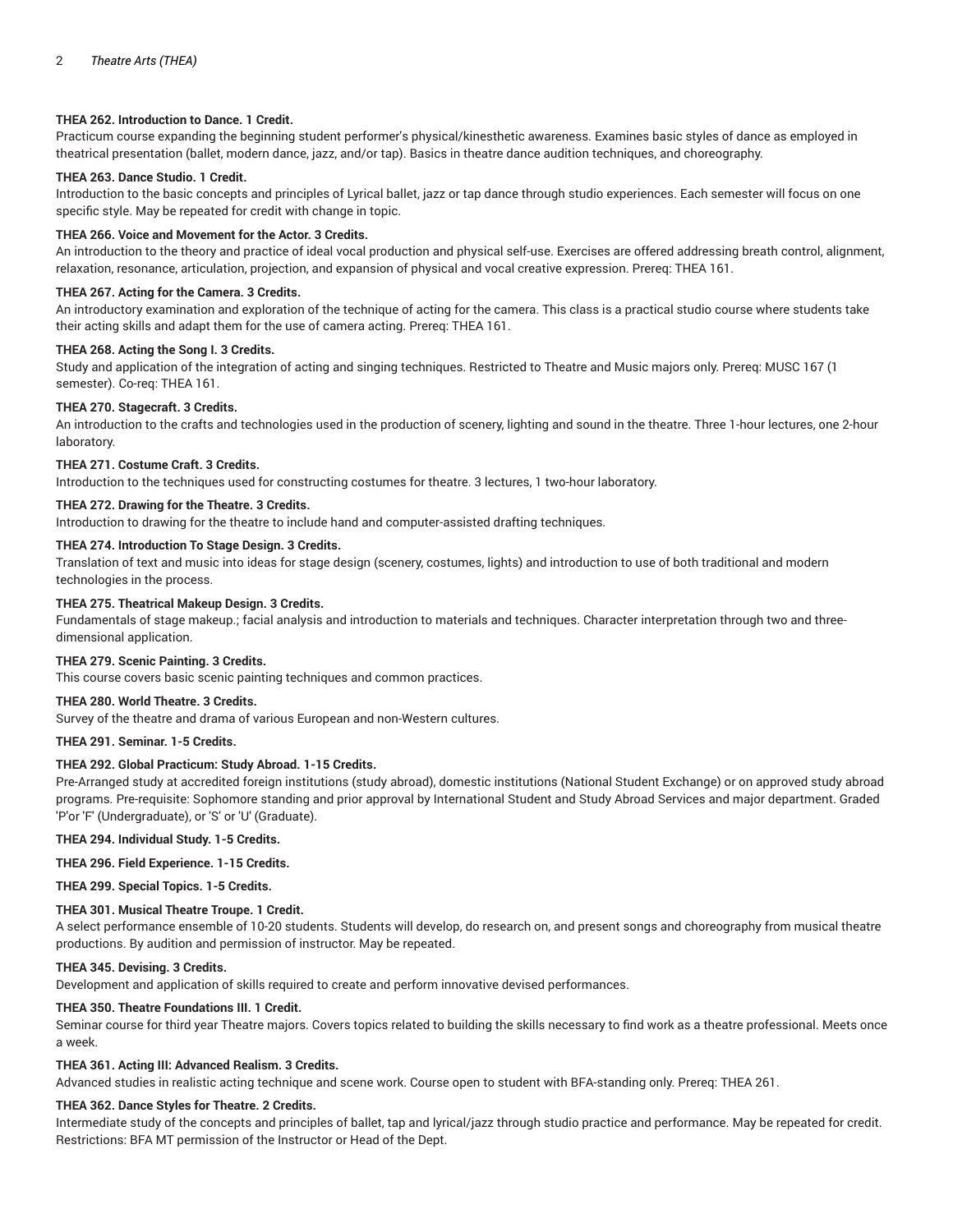## **THEA 363. Dance Studio II. 2 Credits.**

Intermediate study in the study of the concepts and principles of ballet, modern, jazz, or tap dance through studio practice and performance. May be repeated for credit. Prereq: THEA 263.

## **THEA 364. Advanced Acting. 3 Credits.**

Practical application of fundamental skills to textual work. Prereq or Co-req: THEA 161, THEA 266.

#### **THEA 365. Directing I. 3 Credits.**

Introduction to the creative process of directing. Focus on script analysis, basic directing tools, and scene work. Prereq: THEA 161.

#### **THEA 367. Acting the Song. 3 Credits.**

Study and application of the integration of acting and singing techniques. This class will focus on developing the skills necessary for integrating acting methodologies with musical theatre songs and voice work. Students will explore emotional truth and embodied choices in combination with vocal dynamics to communicate effective storytelling. Prereq: MUSC 167 (1 semester), THEA 161 and students must be Theatre or Music majors only.

#### **THEA 368. Business of Acting. 3 Credits.**

Advanced study in business of acting, addressing resume/portfolio, photos, audition package/interviews, agents, unions, graduate programs, national theatre organizations, and audition resources. Prereq: BFA standing, THEA 261, THEA 266.

#### **THEA 370. Technical Theatre Production. 1-3 Credits.**

Advanced study in technical theatre production. Emphasis on planning and realization of technical theatre elements. Hours arranged as appropriate to assignment. Student should consult with instructor on number of credits to take. May be repeated for credit.

#### **THEA 371. Introduction to Design: Scenic Design. 3 Credits.**

This course introduces students to scenic design for the stage through play analysis, research, preliminary sketches, drafting, paint elevations and model building.

#### **THEA 373. Lighting and Sound Design for the Theatre. 3 Credits.**

An introduction to the art of theatrical lighting and sound design.

## **THEA 375. Costume Design for the Theatre. 3 Credits.**

Introduction to the principles and practices of costume design for the theatre through script analysis, research, fabric selection, and sketching.

#### **THEA 376. Theatrical Design Studio I: Theatrical Drawing and Rendering. 3 Credits.**

Drawing and rendering techniques for theatrical designers.

## **THEA 377. Theatrical Design Studio II: Collaboration of the Designer. 3 Credits.**

Development of collaboration, enhancement of design theory, and advanced practice of the design process.

#### **THEA 379. Global Seminar. 1-6 Credits.**

NDSU instructed experience or field study in a foreign country. Conducted in English for residence credit. Pre-requisite: Prior approval by International Student and Study Abroad Services and major department. May be repeated. Standard Grading.

## **THEA 381. Technical Theatre Seminar. 1 Credit.**

A detailed study into the different technologies and processes involved in the technical areas of theatrical production. Each class will involve concentrated study in one category of technical production skills. May be repeated for credit.

#### **THEA 386. Theatrical Design Studio III; Design for Alternative Venues. 3 Credits.**

Advanced study, studio practice and critique. Development of concept and content for alternative venues. Prereq: THEA 286, THEA 287.

#### **THEA 387. Theatrical Design Studio IV; Research in the Studio. 3 Credits.**

Advanced study, studio practice and critique. Emphasis on research techniques, professional practice, and presentation. Prereq: THEA 286, THEA 287.

## **THEA 391. Seminar. 1-5 Credits.**

## **THEA 392. Global Practicum: Study Abroad. 1-15 Credits.**

Pre-Arranged study at accredited foreign institutions (study abroad), domestic institutions (National Student Exchange) or on approved study abroad programs. Pre-requisite: Sophomore standing and prior approval by International Student and Study Abroad Services and major department. Graded 'P'or 'F' (Undergraduate), or 'S' or 'U' (Graduate).

#### **THEA 394. Individual Study. 1-5 Credits.**

**THEA 396. Field Experience. 1-15 Credits.**

**THEA 397. Co-op Internship. 1-5 Credits.**

**THEA 399. Special Topics. 1-5 Credits.**

## **THEA 450. Capstone Experience. 3 Credits.**

Demonstration of mastery in selected area of theatre through an advanced project in acting, directing, design/technical theatre, or dramaturgy. Departmental capstone experience. Prereq: Senior standing.

#### **THEA 461. Acting Shakespeare. 3 Credits.**

Advanced training in techniques for analysis, preparation and performance of Shakespeare's plays and sonnets. Prereq: BFA standing with emphasis in Performance,THEA 261, THEA 266.